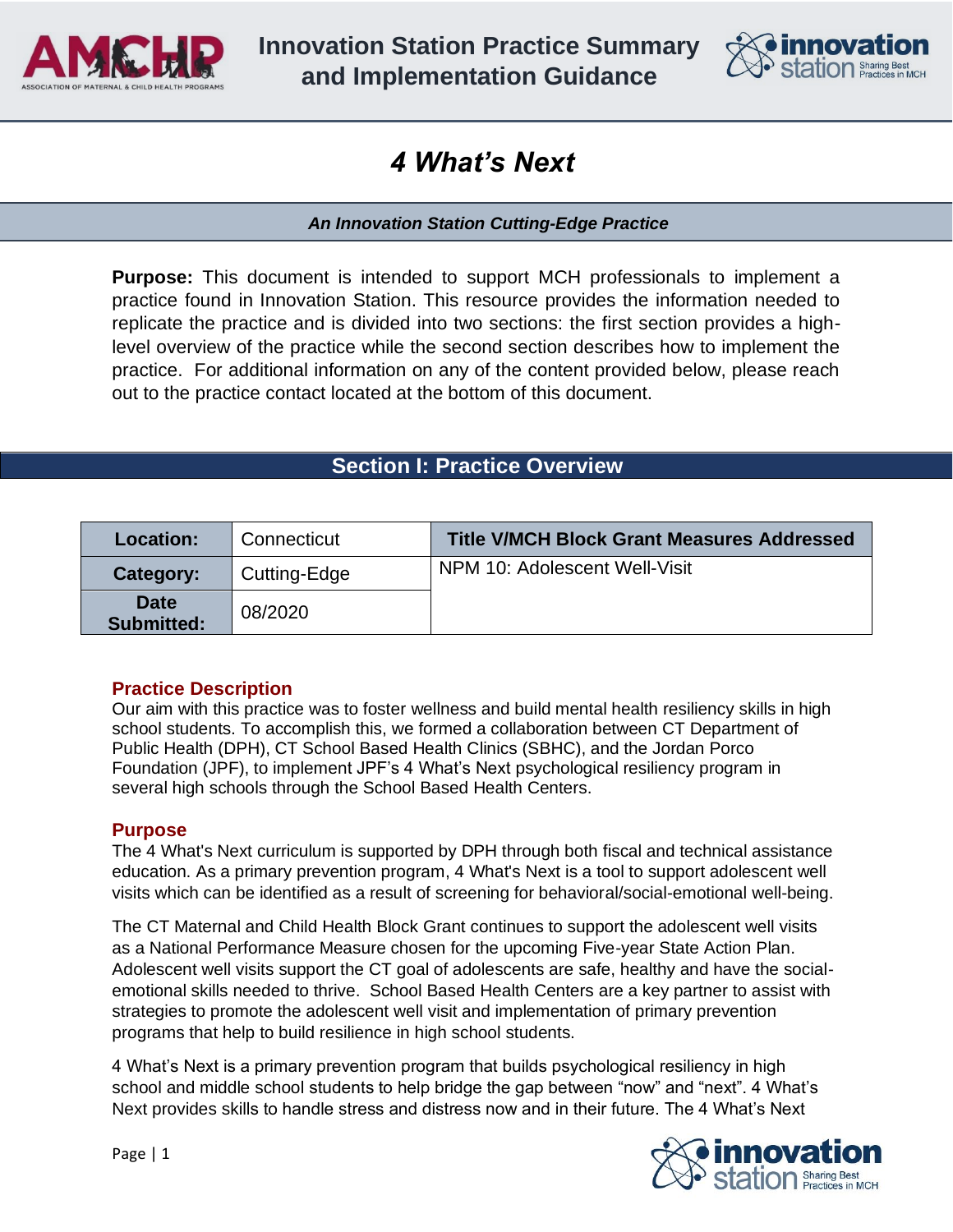Framework aims to teach students how to effectively handle distress by "reaching in" and utilizing independent coping strategies, "reaching out" by seeking and accepting help outside of themselves, or a combination of the two.

This process is followed by an assessment of how well their chosen coping method is working and encourages them to reevaluate if needed. Over the course of 5 thirty-minute modules, students will identify individual manifestations of distress, understand how internal and external stressors impact mental health, and build resilience by learning specific actions to improve mental wellness.

#### **Core Components**

The program helps build psychological resiliency in high school students, provides skills to handle stress and distress now and in this population's future. The core components of this program included virtual training that is accessed online, an established site with an identified adult facilitator, and follow-up with JPF's programs staff.

#### **Practice Activities**

| <b>Core Component</b> | <b>Activities</b>                                                   | <b>Operational Details</b>                                                                                                                                                                                                          |
|-----------------------|---------------------------------------------------------------------|-------------------------------------------------------------------------------------------------------------------------------------------------------------------------------------------------------------------------------------|
| <b>Training</b>       | Online training<br>accessed online                                  | In order to implement the program effectively,<br>site facilitators receive access to an online<br>library of resources including lesson plans and<br>training videos to accompany each module.                                     |
| <b>Identification</b> | Identify staff that can<br>facilitate the program<br>at the site(s) | The site will register for the program online<br>with the Jordan Porco Foundation. The<br>program is delivered by one or more adult<br>facilitators, regardless of teaching experience<br>or background knowledge of mental health. |

#### **Section II: Practice Implementation Section II: Practice Implementation**

# **Internal Capacity**

The following personnel are needed for program implementation:

- 1 JPF programs staff person (either Director of Programs or Program Coordinator)
- Minimum of 1 site facilitator. Their position or role can vary (quidance, health teacher, etc. Number of facilitators needed depends on the breadth of implementation. For example, 1 facilitator can run 1 or more groups, but if the program is being embedded into a health class curriculum, then multiple health teachers might be facilitating different groups.
- For this partnership, we utilized additional collaboration between multiple agencies to create a coordinated implementation effort statewide across School Based Health **Centers**
- The program structure and minimal licensing fees allows JPF to provide personnel resources to support participating sites. The program does not require any special mental health training in order to facilitate and equips facilitators of varying professional backgrounds with facilitation instructions in the form of comprehensive lesson plans and training videos.
- DPH utilized internal resources to capture pre/post survey data and analysis

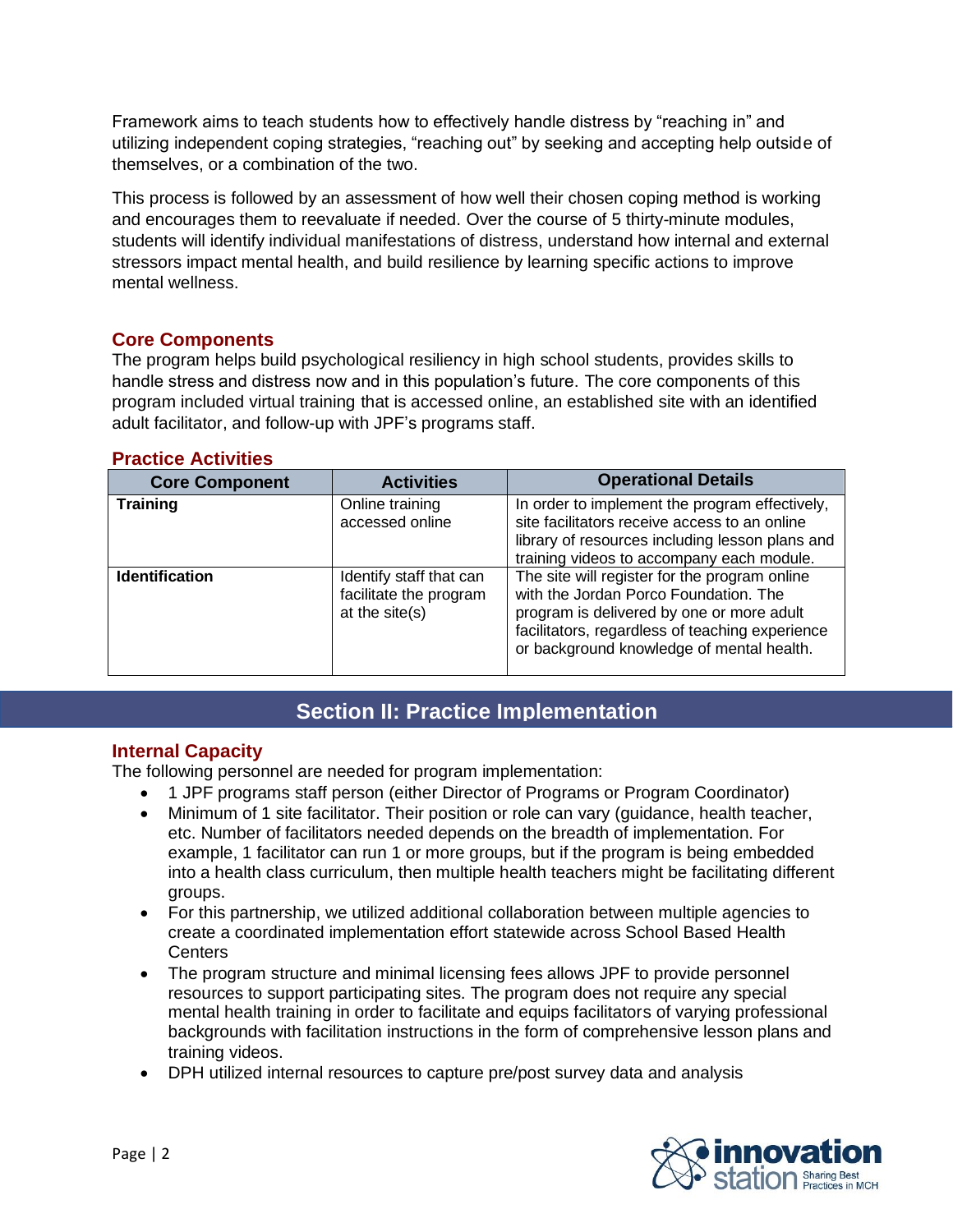• Child and Family Agency's (CFA) involvement via the SBHCs allowed for program facilitation within the high schools

#### **Collaboration/Partners**

The following parties and stakeholders collaborated on the 4 What's Next program:

- Jordan Porco Foundation (JPF)
	- Director of Programs coordinated license procurement, consulting, and follow-through
- Connecticut Department of Public Health (DPH) 3+ staff
	- Epidemiologist took over an independent pre/post survey development and analysis
	- Adolescent & Child Health Unit recruitment of SBHC involvement
- Child and Family Agency (CFA) developed implementation strategy within both high schools and were responsible for facilitating the program at each (2 staff)

This program relied heavily on communication processes such as regular phone conferences with e-mail communication and updates in between to stay informed on program activities.

# **Practice Cost**

| <b>Budget</b>             |                          |          |              |
|---------------------------|--------------------------|----------|--------------|
| <b>Activity/Item</b>      | <b>Brief Description</b> | Quantity | <b>Total</b> |
| \$300 4WN Program License | Licensing fee            | 25       | \$7500       |
| <b>Total Amount:</b>      |                          |          | \$7500       |

# **Practice Timeline**

| <b>Practice Timeline</b>            |                                                                                                    |                          |                                                          |                                             |
|-------------------------------------|----------------------------------------------------------------------------------------------------|--------------------------|----------------------------------------------------------|---------------------------------------------|
| <b>Phase</b>                        | <b>Description of Activity</b>                                                                     | Date/Timeframe           | # of hours<br>needed to<br>complete/<br>oversee activity | Person(s)<br><b>Responsible</b>             |
| Planning/<br>Pre-<br>implementation | Developed data collection<br>and SBHC recruitment<br>strategy                                      | July/August 2019         | Varies                                                   | DPH staff; JPF<br>staff                     |
|                                     | Purchased 25 4WN program<br>licenses from JPF to<br>distribute to CT SBHCs over<br>a 2-year period | August/September<br>2019 |                                                          | <b>DPH</b>                                  |
|                                     | Recruited 2 SBHCs to work<br>closely with CT DPH and JPF<br>to run 4WN                             | August 2019              |                                                          | DPH and CFA<br>(Child and Family<br>Agency) |
|                                     | SBHC garner internal support<br>and plan for implementation                                        | August-October 2019      |                                                          | CFA, Fitch HS,<br>New London HS             |
| Implementation                      | <b>Facilitate Modules 1-5</b>                                                                      | January-March 2020       | 10 hours                                                 | <b>CFA</b>                                  |